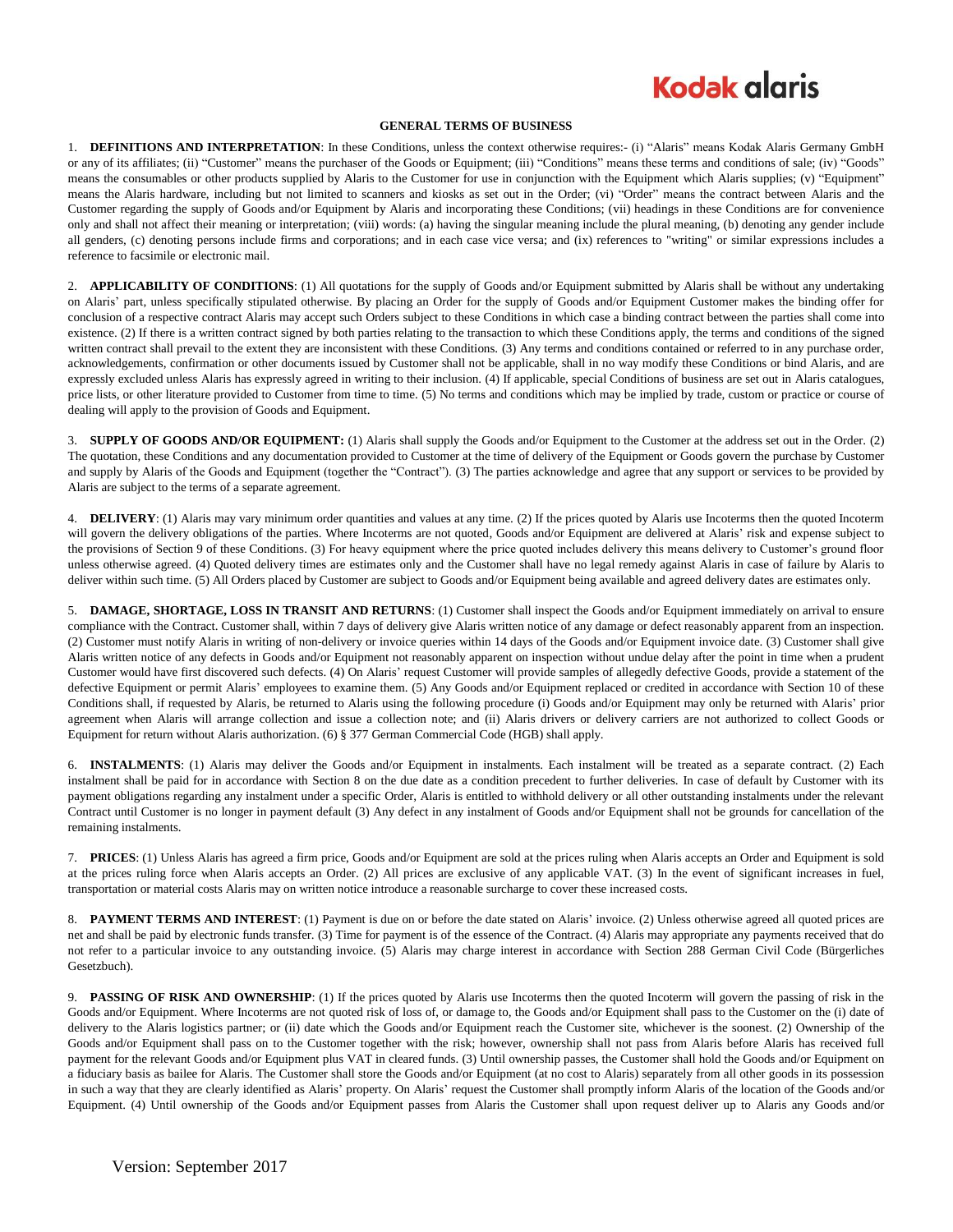# **Kodak alaris**

Equipment owned by Alaris. If the Customer fails to deliver the Goods and/or Equipment Customer irrevocably authorizes Alaris and its representatives to enter any premises where Alaris reasonably believes the Goods and/or Equipment to be situated to repossess them at the Customer's expense.

<span id="page-1-0"></span>10. **WARRANTY**: (1) Alaris warrants that (i) it has the right to sell the Goods and Equipment to the Customer; and (ii) at the time of delivery to the Customer location, the Goods and/or Equipment shall materially correspond with their specification and be free from defects in material and workmanship, except to the extent otherwise agreed in writing with Alaris. (2) All warranties, conditions or other terms (whether express or implied by statute, common law or arising from conduct or a previous course of dealing or trade custom or usage) as to quality, fitness for any particular purpose, merchantability, are to the fullest extent permitted by law, excluded from the Contract. (3) Subject to any exclusions of Alaris' liability for defects pursuant to these Conditions, in case of any warranty claims by Customer due to delivery of defective Goods/Equipment by Alaris, Alaris shall only be obliged to, at its discretion, repair, replace or credit to Customer the full price paid for the Goods and/or Equipment that directly gave rise to the relevant warranty claim and any other claims by Customer. In particular, any liability of Alaris for minor defects (i.e. defects not materially impairing the use of the relevant Goods and/or Equipment by Customer) shall be excluded. (4) Alaris' warranty shall not apply in relation to any defect arising from fair wear and tear, the acts, omissions, negligence or defaults of the Customer or the Customer's employees or agents, failure to comply with operating instructions or other recommendations of Alaris as to the storage, handling and/or use of the Goods or Equipment, wilful damage, use not in accordance with the purpose for which they were designed, abnormal working conditions, misuse or alteration or repair of the Goods or Equipment other than by persons authorised by Alaris. (5) The rights of Customer hereunder are not transferable.

11. **LIMITATION OF LIABILITY**: (1) Alaris' liability for breach of the warranty set out in Sectio[n 10](#page-1-0) above, is, at Alaris' option, initially limited to the repair or replacement of the Goods and/or Equipment that directly gave rise to the claim. (2) If repair or replacement fails twice and Customer has set a reasonable time limit, the Customer shall be entitled to claim subject to the limitations according to (3) and (4) mandatory warranty rights. (3) Subject to (4), Alaris' aggregate liability for all claims, whether in contract, tort (including in either case negligence), misrepresentation (other than fraudulent misrepresentation), breach of statutory duty or otherwise pursuant to the Contract, shall be limited to the foreseeable damage which at the time of entering into the respective contract is typical in those cases and to the breach of a material obligation under the respective Service Contract (Cardinal Obligation) that is essential for the proper fulfilment of the Service Contract and in which the Customer can rely to be fulfilled. (4) Nothing in the Contract shall be deemed to exclude or limit Alaris' liability in respect of: (i) Loss or damage caused by wilful intent or gross negligence of Alaris or Alaris' officers, employees, agents or contractors; (ii) Injuries to or death of any person, caused by Alaris or Alaris' officers, employees, agents or contractors; or (iii) any other liability which cannot be excluded at law. (5)

12. **SAFETY INFORMATION**: (1) Where the Goods and/or Equipment are for use by the Customer in a business environment or are for resale, to a subsequent purchaser, Customer shall ensure that all safety information relating to the Goods and/or Equipment provided by Alaris is passed to the Customer's employees and/or end user purchasers. (2) The Customer shall not alter, mask or remove any safety information from the Goods or Equipment.

13. **LIMITATION:** (1) Customer shall comply with all laws, regulations and rules applicable to Customer administered by any governmental authority, agency, regulatory body or other entity exercising regulatory powers or functions, including but not limited to the United Nations Security Council, the United States of America, the United States Department of the Treasury's Office of Foreign Assets Control ("OFAC"), the United States Department of State, the European Union, the United Kingdom, Her Majesty's Treasury, Hong Kong, the Hong Kong Monetary Authority or other sanctions authority, imposing trade, economic or financial sanctions or trade embargoes ("Economic Sanctions Laws"). (2) Customer agrees that it shall not, and shall not permit any third parties to, directly or indirectly, participate in any transaction involving: (i) any country, territory or other jurisdiction that is subject to any Economic Sanctions Laws; (ii) any person that is the target or subject of any Economic Sanctions Laws; or (iii) any violation of any Economic Sanctions Laws. Without limiting the generality of the forgoing, Customer shall not, and shall not permit any third parties to, directly or indirectly, export, re-export, transship, release or otherwise deliver any products sold under this Agreement, or any portion thereof, to any country or other jurisdiction that is subject to, or in any way which is prohibited by, any Economic Sanctions Laws. (3) Without limiting the foregoing, Customer expressly acknowledges that it shall not order, trade, sell, otherwise dispose or engage in any economic activity relating to Alaris Goods and/or Equipment either directly or indirectly in: (i) Iran; (ii) Sudan; (iii) North Korea; (iv) Syria; (v) Cuba; (vi) Belarus; (vii) Zimbabwe; (viii) Myanmar (Burma); (ix) the Crimea and Sevastopol Regions (Ukraine); and (x) the military/defence/energy sectors in Russia.

14. **FIRMWARE:** (1) In relation to any Alaris firmware supplied as part of the Goods or Equipment ("Firmware"), Alaris grants to Customer a non-exclusive non-transferrable licence to use the Firmware only as part of the Goods and/or Equipment. (2) Customer shall not: (i) copy (except to the extent permissible under applicable law which is not capable of exclusion by contract), reproduce, translate, adapt, vary or modify the Firmware; or (ii) attempt to use the Firmware with any products other than the Goods or Equipment. (3) The licence granted under this Section 14 does not grant any automatic rights to obtaining future updates, upgrades or supplements of the Firmware. If updates, upgrades or supplements of the Firmware are provided, use is governed by these Conditions as amended from time to time. (4) Alaris may make use of third party software in the Firmware and Customer acknowledges that notwithstanding the foregoing, use of some third party materials may be subject to other terms and conditions. (5) Any additional software supplied to be used with the Goods and/or Equipment shall be subject to the terms of an Alaris License Agreement in which case the license terms and conditions shall apply to such software.

15. **INTELLECTUAL PROPERTY**: (1) All intellectual property rights meaning all inventions, patents, registered designs, design rights, database rights, copy rights, know-how, trademarks, trade secrets and all other intellectual property rights, and the applications for any of the same and any rights or forms of protection of a similar nature and having equivalent or similar effect to any of them which may subsist anywhere in the world ("Intellectual Property Rights") associated with or relating to the Goods and/or Equipment belong to Alaris and its licensors and Customer shall not acquire any rights, title or interest in such Intellectual Property Rights. (2) The Customer is not entitled to exercise and shall not purport to be entitled to exercise any rights, powers, privileges and immunities conferred on the proprietor of any Intellectual Property Rights subsisting in or associated with the Goods and/or Equipment, including the right to sue for damages or other remedies in respect of any infringement. (3) Customer shall keep confidential and not disclose to third party's information, drawings, designs or manuals received from Alaris in relation to an Order or the Goods and/or Equipment and either marked as "confidential" or "proprietary" or which should reasonably be considered to be confidential.

16. **INDEMNIFICATION:** (1) Customer shall (i) not cause or permit any third party to cause any damage or endanger the Intellectual Property Rights of Alaris; and (ii) without prejudice t any other rights of Alaris, indemnify Alaris for any loss suffered by Alaris by reason of any use by Customer, Customer's employees,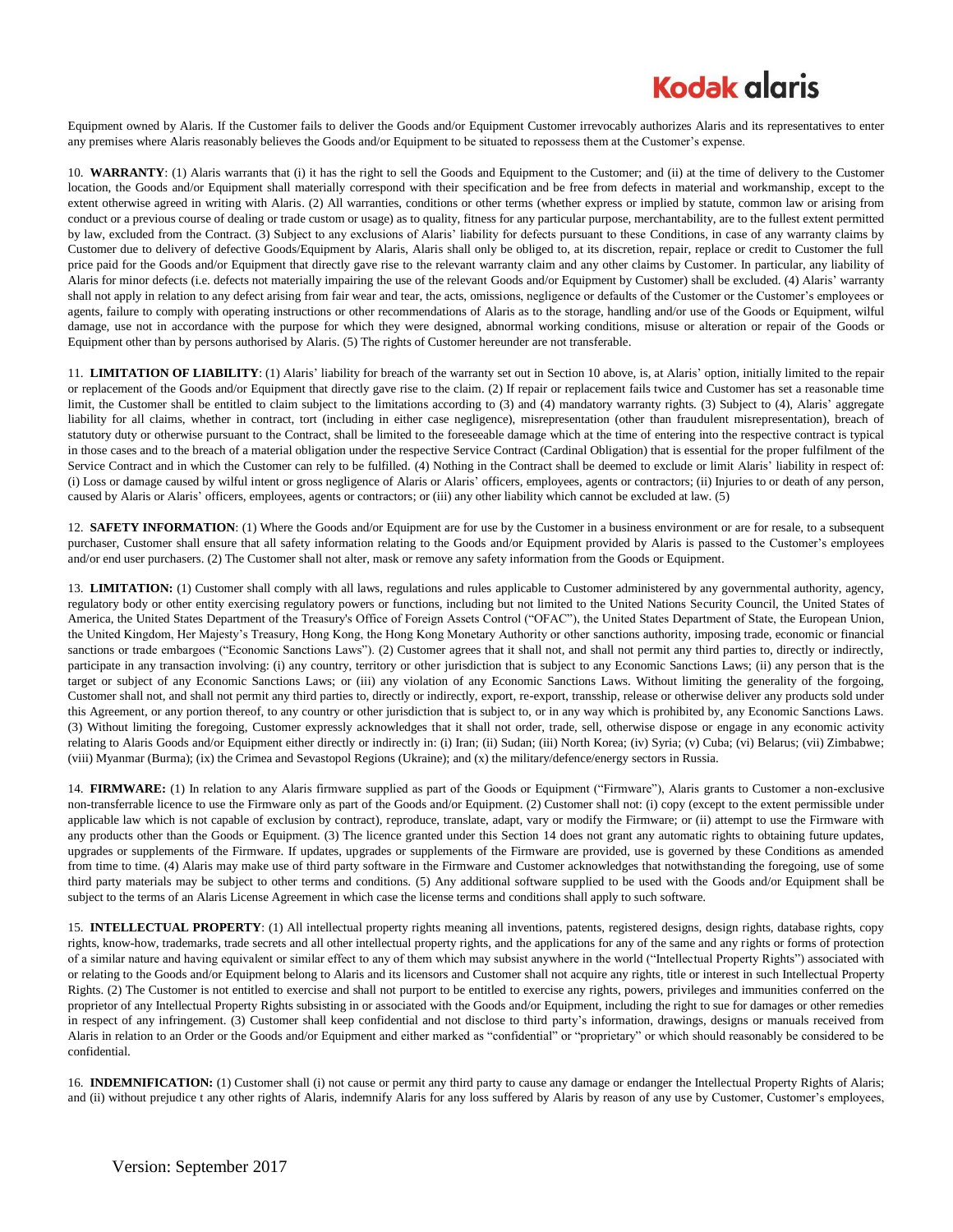# **Kodak glgris**

agents or customers, of Intellectual Property Rights of Alaris other than in accordance with the Contract. (2) Customer shall without prejudice to any other rights of Alaris, indemnify Alaris for any loss suffered by Alaris, howsoever arising, by reason of Customer's breach of its obligations pursuant to Section 6 above. (3) In the event of a claim, or notification of an intention to make a claim, which may reasonably be considered likely to give rise to a liability under this indemnity ("Claim"), Customer shall: (i) as soon as reasonably practicable, give written notice of the Claim to Alaris specifying the nature of the Claim in reasonable detail; and (ii) not make any admission of liability, agreement or compromise in relation to the Claim. (4) Customer shall not, except with the prior written consent of Alaris, consent to entry of any judgment or enter into any settlement that does not include as an unconditional term the giving by the claimant or plaintiff to Alaris and its affiliates a release from all liability and blame with respect to the Claim.

17. **CONFIDENTIAL INFORMATION.** (1) All non-public, confidential or proprietary information of Alaris, including but not limited to, specifications, samples, patterns, designs, plans, drawings, documents, data, business operations, pricing, discounts or rebates, disclosed by Alaris in connection with the Contract, whether disclosed orally or disclosed or accessed in written, electronic or other form or media, and whether or not marked, designated or otherwise identified as "confidential," shall be deemed to be confidential, to be used solely for the purpose of performing under the Contract and may not be disclosed or copied unless authorized in advance by Alaris in writing. (2) Upon Alaris' request, Customer shall promptly return all documents and other materials received from Alaris and delete any copies made thereof. (3) Alaris shall be entitled to apply for injunctive relief for any violation of this Section. (4) This Section does not apply to information that is: (i) in the public domain; (ii) known to Customer at the time of disclosure; (iii) rightfully obtained by Customer on a non-confidential basis from a third party; or (iv) is required to be disclosed by any applicable law or by order of any Court of competent jurisdiction or any government body, agency or regulatory body, provided that the receiving party shall use all reasonable endeavours to give the disclosing party as much written notice of the disclosure as it reasonably can to enable the disclosing party to seek a protective order or other action protecting the confidential information from disclosure.

18. **DATA PROTECTION**: **DATA PROTECTION:** (1) Each party will comply with its obligations in terms of laws and regulations relating to the protection or disclosure of personal data, sensitive data, or such other data which is deemed to be 'personal' pursuant to applicable data protection law in force from time to time. (2) Each party shall indemnify, defend and hold the other party harmless against claims resulting from or in connection with the indemnifying party's nonobservance or insufficient observance of such obligations or any of its obligations in this Section 18.

19. **TERMINATION**: (1) Without prejudice to its other rights, Alaris may terminate the Contract immediately by written notice to the Customer in the event that (i) the Customer fails to pay any sums due under and in accordance with the terms of this Contract and Alaris has specified, without result, an additional period for performance or cure; (ii) the Customer breaches any terms of the Contract and Alaris has specified, without result, an additional period for performance or cure or if the the nature of the breach of duty is such that setting a period of time is out of the question, a warning notice is given instead; (iii) the Customer is unable to pay its debts as they fall due, passes a resolution for winding up (other than for the purposes of a solvent amalgamation or reconstruction) or if a court of competent jurisdiction makes an order to that effect, enters into a receivership or liquidation or otherwise ceases to carry on business or an analogous event occurs to Customer in any jurisdiction; (iv) there is an event pursuant to Section 22 (7) where such event has persisted for more than 14 days; or (v) pursuant to Section 20 (2). The specification of a period of time according to (1) (i) and (ii) can be dispensed with if (i) Customer seriously and definitively refuses payment or remedy of the breach; (ii) Customer does not render performance by a date specified in the Service Contract or within a period specified in the Service Contract; or (iii) special circumstances exist which, when the interests of both parties are weighed, justify immediate termination. (2) On termination for whatever reason, Alaris shall be entitled to de-install and remove any Equipment belonging to it from the Customer's possession at the Customer's expense Customer shall render all assistance necessary relating to the de-installation and removal and shall be liable to Alaris for any reasonable costs incurred. Furthermore, Customer is obliged to return all benefits conferred upon Customer under the terminated Contract to Alaris and compensate Alaris for any damages resulting from the termination of the Contract by Alaris. Customer shall render all assistance necessary relating to the de-installation and removal and shall be liable to Alaris for any reasonable costs incurred.

20. **MAJOR BUSINESS CHANGE**: (1) If in the reasonable opinion of Alaris there is or is likely to be a major change in the business operations of Alaris which has or could have an adverse impact on the viability of the provision of the Goods and/or Equipment to be supplied to the Customer ("Major Business Change"), Alaris may notify the Customer and Alaris and the Customer must meet and discuss in good faith whether the provisions of any agreement between Alaris and the Customer need to be varied. (2) In the event that the parties cannot agree in good faith on such contract variations within a period of 30 days, then either party has the right to terminate the Contract between them. (3). Unless otherwise agreed by Alaris and the Customer in writing, the rights and obligations of the parties which have arisen prior to termination shall not be affected and shall stay in full force and effect. For the avoidance of doubt, with effect from the date of termination, Alaris shall have no obligation to supply or deliver any Goods and/or Equipment under the relevant Contract anymore. (4) Neither party will be entitled to claim or receive compensation from the other party.

21. **ANTI-BRIBERY:** (1) In this Section, Anti-Bribery Laws means any anti-corruption, anti-bribery or anti-kickback laws or regulations of the laws in the country where the Goods and/or Equipment are being provided (the "Country Laws"), the Bribery Act and/or the FCPA; Associated Person means in relation to any entity, a person who (by reference to all the relevant circumstances) provides Goods and/or Equipment for or on that entity's behalf in any capacity and including, without limitation, employees, agents, subsidiaries, representatives and subcontractors; Bribery Act means the UK Bribery Act 2010 (as amended from time to time); and FCPA means the US Foreign Corrupt Practices Act 1977 (as amended from time to time). (2) Customer shall not, and shall procure that its Associated Persons do not, in connection with the performance of its obligations under the Contract, engage in any activity which (i) constitutes an offence under Country Laws; (ii) would constitute an offence under the FCPA if it were carried out in the US; or (iii) would constitute an offence under the Bribery Act if it were carried out in the UK. (3) Breach of this Section shall constitute a breach not capable of remedy and, without prejudice to any other remedy, entitle Alaris to terminate the Contract immediately. (4) Customer shall from time to time, at the reasonable request and reasonable cost of Alaris: (i) confirm in writing that it has complied with its obligations under this Section and provide any information reasonably requested by Alaris in support of such compliance; and (ii) permit Alaris to have such access to Customer's books, accounts and records (and to take such copies thereof) as reasonably necessary in order to verify compliance with this Section, and to meet with Customers' personnel as are relevant to the Contract to audit such compliance. (5) Customer shall promptly report to Alaris in writing upon becoming aware that it or any of its Associated Persons: (i) have received any request or demand for any undue financial or other advantage in connection with the performance of the Contract; or (ii) are the subject of any actual, pending or threatened police, judicial or regulatory investigation or proceedings in